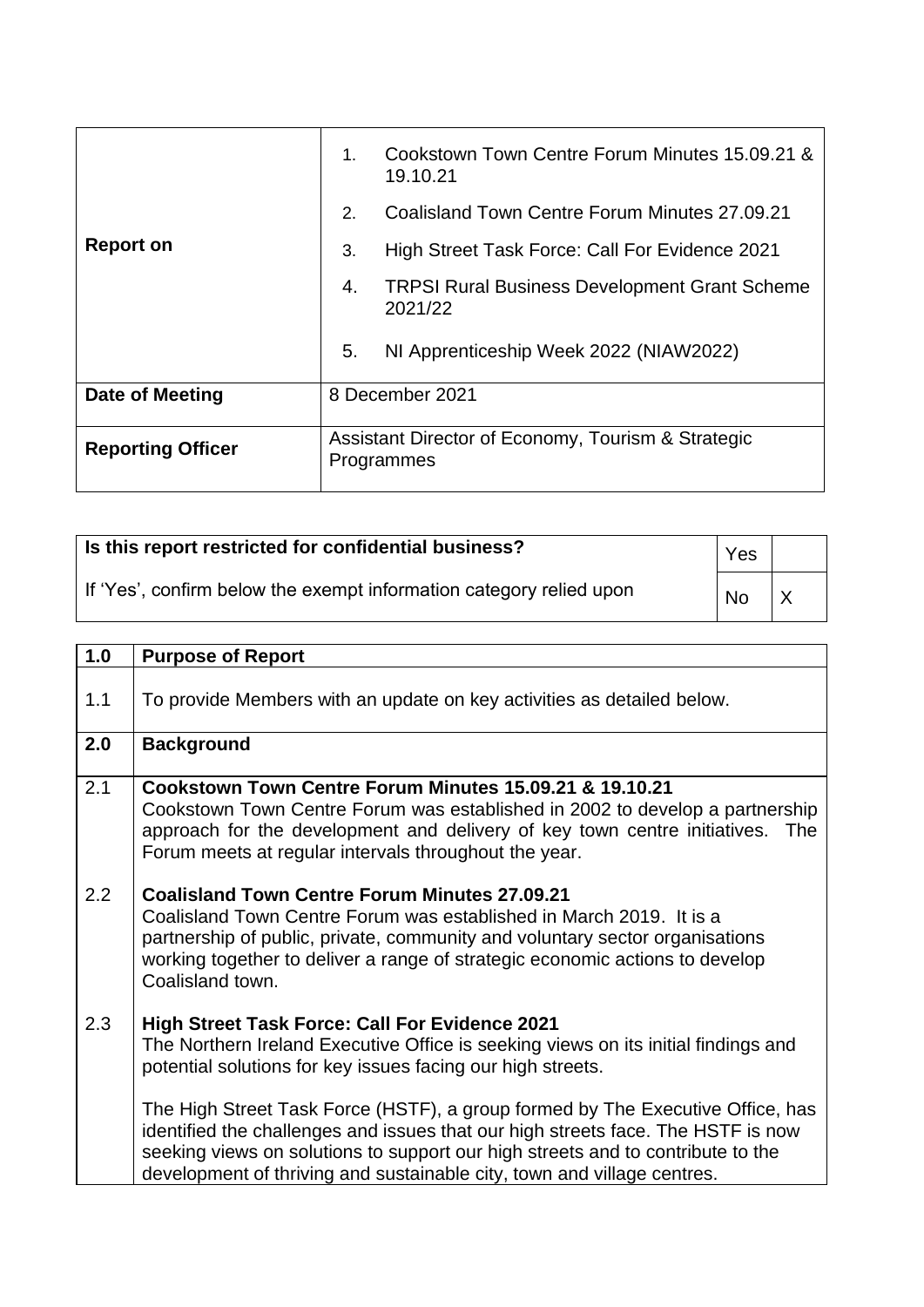| 2.4 | <b>TRPSI Rural Business Development Grant Scheme 2021/22</b><br>The Rural Micro Business Development Grant Scheme is funded through<br>DAERA's Tackling Rural Poverty and Social Isolation programme (TRPSI). This<br>year's Scheme opened for applications on 1 <sup>st</sup> July 2021 and closed at 12noon on<br>30th July 2021.                                                                                                                                       |
|-----|---------------------------------------------------------------------------------------------------------------------------------------------------------------------------------------------------------------------------------------------------------------------------------------------------------------------------------------------------------------------------------------------------------------------------------------------------------------------------|
| 2.5 | NI Apprenticeship Week (NIAW2022)<br>The Department for the Economy is facilitating the third annual Northern Ireland<br>Apprenticeship Week, which will take place from Monday 7 <sup>th</sup> to Friday 11 <sup>th</sup><br>February 2022. This week will offer an opportunity through a dedicated week of<br>virtual events and online promotional activity to demonstrate how apprenticeships<br>work for individuals, businesses, communities and the wider economy. |
| 3.0 | <b>Main Report</b>                                                                                                                                                                                                                                                                                                                                                                                                                                                        |
| 3.1 | Cookstown Town Centre Forum Minutes 15.09.21 & 19.10.21<br>Minutes of meetings of Cookstown Town Centre Forum held on the 15 <sup>th</sup><br>September & 19th October 2021 are attached at Appendix 1                                                                                                                                                                                                                                                                    |
| 3.2 | <b>Coalisland Town Centre Forum Minutes 27.09.21</b><br>Minutes of the meeting of Coalisland Town Centre Forum held on the 27 <sup>th</sup><br>September 2021 are attached at Appendix 2.                                                                                                                                                                                                                                                                                 |
| 3.3 | <b>High Street Task Force: Call For Evidence 2021</b><br>The High Street Task Force (HSTF) has undertaken work to identify challenges<br>and issues that our high streets face. The HSTF is now seeking views on<br>solutions to support our high streets and to contribute to the development of<br>thriving and sustainable city, town and village centres.                                                                                                             |
|     | The vision is "Sustainable city, town and village centres which are thriving places<br>for people to do business, socialise, shop, be creative and use public services as<br>well as being great places to live."                                                                                                                                                                                                                                                         |
|     | As part of this process, the Executive Office launched a Call for Evidence, which<br>is available on Appendix 3. The Call For Evidence opened on 25 October 2021<br>and closed again on 6 December 2021.                                                                                                                                                                                                                                                                  |
|     | Six workshops were held across NI, including one in the Burnavon Arts and<br>Cultural Centre, Cookstown on Tuesday 9th November 2021 to which a number<br>of Council's economic development staff attended.                                                                                                                                                                                                                                                               |
|     | HSTF identified 14 themes in this Call for Evidence with 46 questions seeking a<br>response. The themes are:                                                                                                                                                                                                                                                                                                                                                              |
|     | Partnerships<br>1<br><b>Follow Best Practice</b><br>$\overline{2}$<br>3<br>Investment<br>Planning<br>4<br>5 Public Realm<br><b>Fiscal - Including Rates</b><br>6                                                                                                                                                                                                                                                                                                          |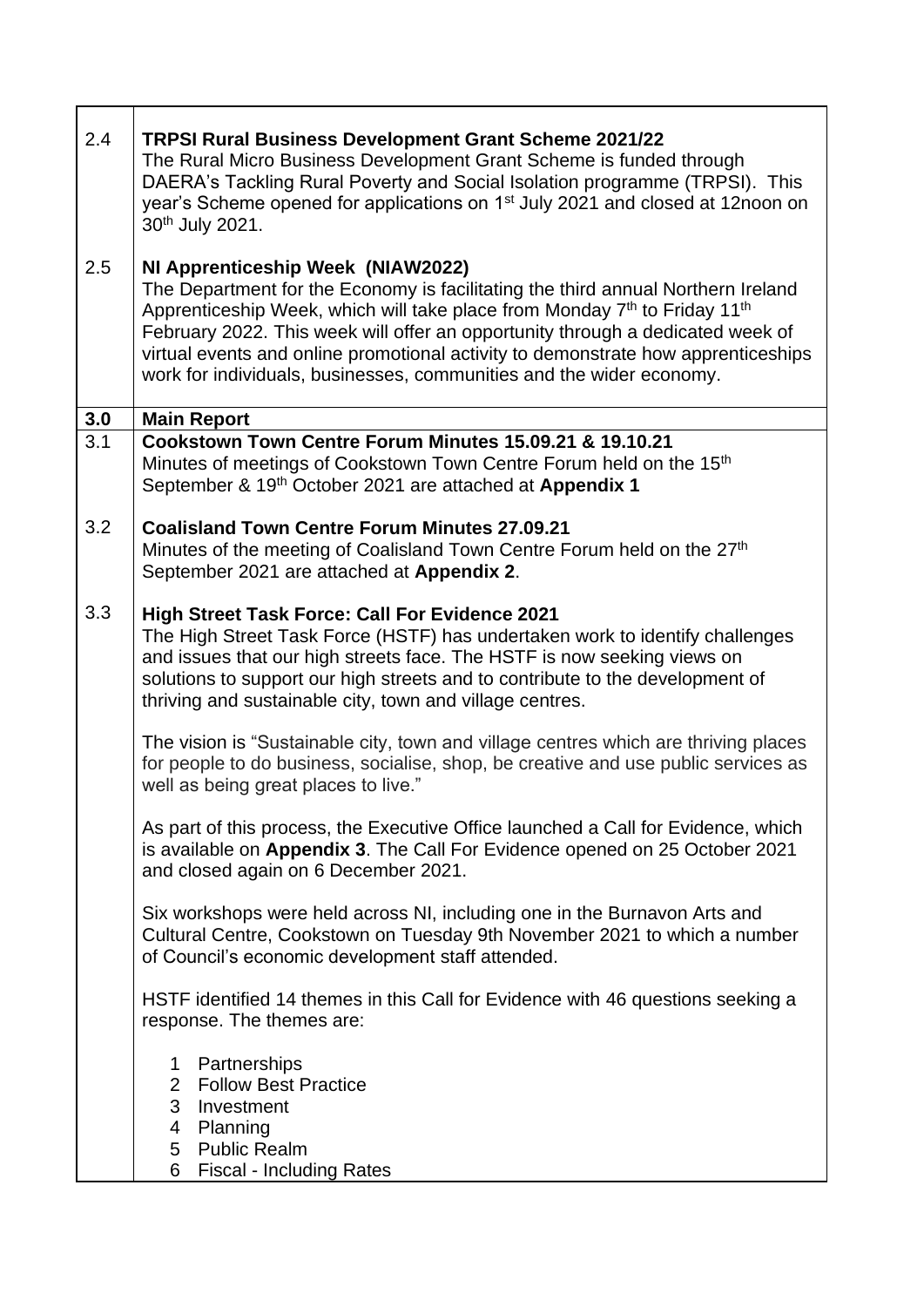|     | 7 Capacity<br>8 Energy, Climate Change and Sustainability<br>9 Housing and Other Infrastructure<br>10 Getting To and From the High Street<br>11 Tourism<br>12 Digital High Streets<br><b>13 Rural Settlements</b><br>14 People, Localism and Well-being                                                                                                                                                                                                              |
|-----|----------------------------------------------------------------------------------------------------------------------------------------------------------------------------------------------------------------------------------------------------------------------------------------------------------------------------------------------------------------------------------------------------------------------------------------------------------------------|
|     | The High Street Task Force will collate all information gathered across the<br>workshops and responses to the Call for Evidence to create a draft report, with<br>recommendations, which will be subject to consultation and equality<br>considerations before a final report is presented for agreement by the Executive<br>by Spring 2022.                                                                                                                         |
|     | Council officers are currently undertaking a series of Traders meetings to obtain<br>their views on the issues above and will also be engaging with the respective<br>Town Centre Forums. The feedback received will then be collated into a Council<br>response for submission by 6 December 2021 deadline. The consultation<br>response will be brought to the next available meeting of the Development<br>Committee to seek retrospective approval from Members. |
| 3.4 | TRPSI Rural Business Development Grant Scheme 2021/22<br>This Scheme is targeted at the rural micro business sector and will provide capital<br>grant aid of up to £4,999 funded at 50% of eligible costs. Mid Ulster Council has a<br>funding allocation of £140,000 from DAERA for this year's scheme.                                                                                                                                                             |
|     | 208 applications were received before the closing date and a further 12 received<br>late. There was sifting of projects received to identify further late applications<br>received in full or in part as well as applications submitted from other Council<br>areas in error.                                                                                                                                                                                        |
|     | Eligibility checks were carried out on applications received before they were<br>assessed and scored.                                                                                                                                                                                                                                                                                                                                                                |
|     | The value of applications received was in the region of £640,000 so considerably<br>above the funding allocation available. Eligible applications were scored and<br>ranked highest to lowest with grant awarded in ranked order until exhausted.                                                                                                                                                                                                                    |
|     | After assessment there were a total of 93 eligible projects, with grant award<br>totalling £306,513.67. DAERA agreed to uplift their funding to allow all these<br>projects to proceed and avail of funding.                                                                                                                                                                                                                                                         |
|     | Delegated authority was previously granted to the Chief Executive to sign and<br>issue letters of offer approved under the Scheme. 3 businesses have withdrawn<br>from the scheme since letter of offer issue.                                                                                                                                                                                                                                                       |
|     | A full list of all successful grant recipients is enclosed on Appendix 4.                                                                                                                                                                                                                                                                                                                                                                                            |
|     |                                                                                                                                                                                                                                                                                                                                                                                                                                                                      |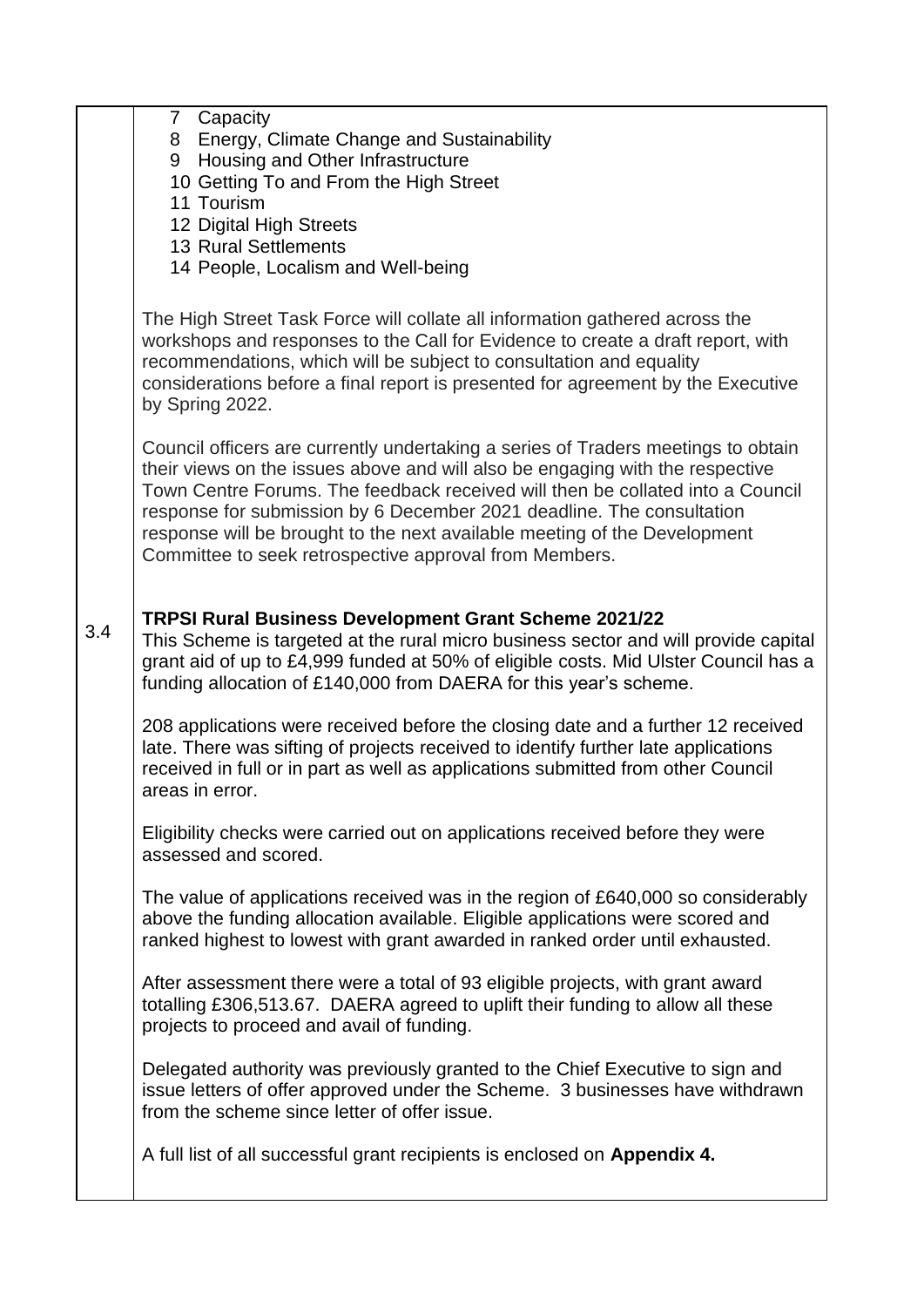| 3.5 | NI Apprenticeship Week (NIAW 2022)<br>There will be a programme of events taking place right across Northern Ireland as<br>part of the second annual Apprenticeship Week NI from Monday 7 to Friday 11<br>February 2022. The theme of NIAW2022 is "Apprenticeship is your future". One<br>of the main priorities of the industry-led MEGA Network is to increase the number<br>of apprenticeships within the manufacturing and engineering sector in Mid Ulster.<br>A survey completed in October 2021 identified that within 39 MEGA companies<br>there are 643 current vacancies and the majority of these are within level 2 & 3<br>roles. South West College's intake for September 2021 for level 2<br>apprenticeships dropped from 250 to 180. MEGA's key target for 2022 is to<br>promote apprenticeships at level 2 & 3 to ensure higher uptake for September<br>2022. As part of this year's NIAW2021 programme, it is planned to support<br>MEGA to develop promotional videos to help promote Level 2 and 3<br>apprenticeships; the target audience will include students, teachers, parents and<br>employers. |
|-----|---------------------------------------------------------------------------------------------------------------------------------------------------------------------------------------------------------------------------------------------------------------------------------------------------------------------------------------------------------------------------------------------------------------------------------------------------------------------------------------------------------------------------------------------------------------------------------------------------------------------------------------------------------------------------------------------------------------------------------------------------------------------------------------------------------------------------------------------------------------------------------------------------------------------------------------------------------------------------------------------------------------------------------------------------------------------------------------------------------------------------|
|     | <b>Other Considerations</b>                                                                                                                                                                                                                                                                                                                                                                                                                                                                                                                                                                                                                                                                                                                                                                                                                                                                                                                                                                                                                                                                                               |
| 4.1 | <b>Financial, Human Resources &amp; Risk Implications</b>                                                                                                                                                                                                                                                                                                                                                                                                                                                                                                                                                                                                                                                                                                                                                                                                                                                                                                                                                                                                                                                                 |
|     | Financial:<br><b>TRPSI Rural Business Development Grant Scheme 21/22</b><br>Grant aid provided by DAERA. An administration budget of 10% of the funding<br>allocation available to Council.                                                                                                                                                                                                                                                                                                                                                                                                                                                                                                                                                                                                                                                                                                                                                                                                                                                                                                                               |
|     | Human:<br><b>TRPSI Rural Business Development Grant Scheme 21/22</b><br>Officers time                                                                                                                                                                                                                                                                                                                                                                                                                                                                                                                                                                                                                                                                                                                                                                                                                                                                                                                                                                                                                                     |
|     | <b>Risk Management:</b><br><b>TRPSI Rural Business Development Grant Scheme 21/22</b><br>Council policies and procedures were adhered to in the roll out of this plan.                                                                                                                                                                                                                                                                                                                                                                                                                                                                                                                                                                                                                                                                                                                                                                                                                                                                                                                                                    |
| 4.2 | <b>Screening &amp; Impact Assessments</b>                                                                                                                                                                                                                                                                                                                                                                                                                                                                                                                                                                                                                                                                                                                                                                                                                                                                                                                                                                                                                                                                                 |
|     | <b>Equality &amp; Good Relations Implications:</b><br><b>TRPSI Rural Business Development Grant Scheme</b><br>Equality and Good Relations screening has been carried out prior to<br>commencement of the Scheme.                                                                                                                                                                                                                                                                                                                                                                                                                                                                                                                                                                                                                                                                                                                                                                                                                                                                                                          |
|     | <b>Rural Needs Implications:</b><br><b>TRPSI Rural Business Development Grant Scheme</b><br>Screening has been carried out prior to commencement of the Scheme.                                                                                                                                                                                                                                                                                                                                                                                                                                                                                                                                                                                                                                                                                                                                                                                                                                                                                                                                                           |
|     |                                                                                                                                                                                                                                                                                                                                                                                                                                                                                                                                                                                                                                                                                                                                                                                                                                                                                                                                                                                                                                                                                                                           |